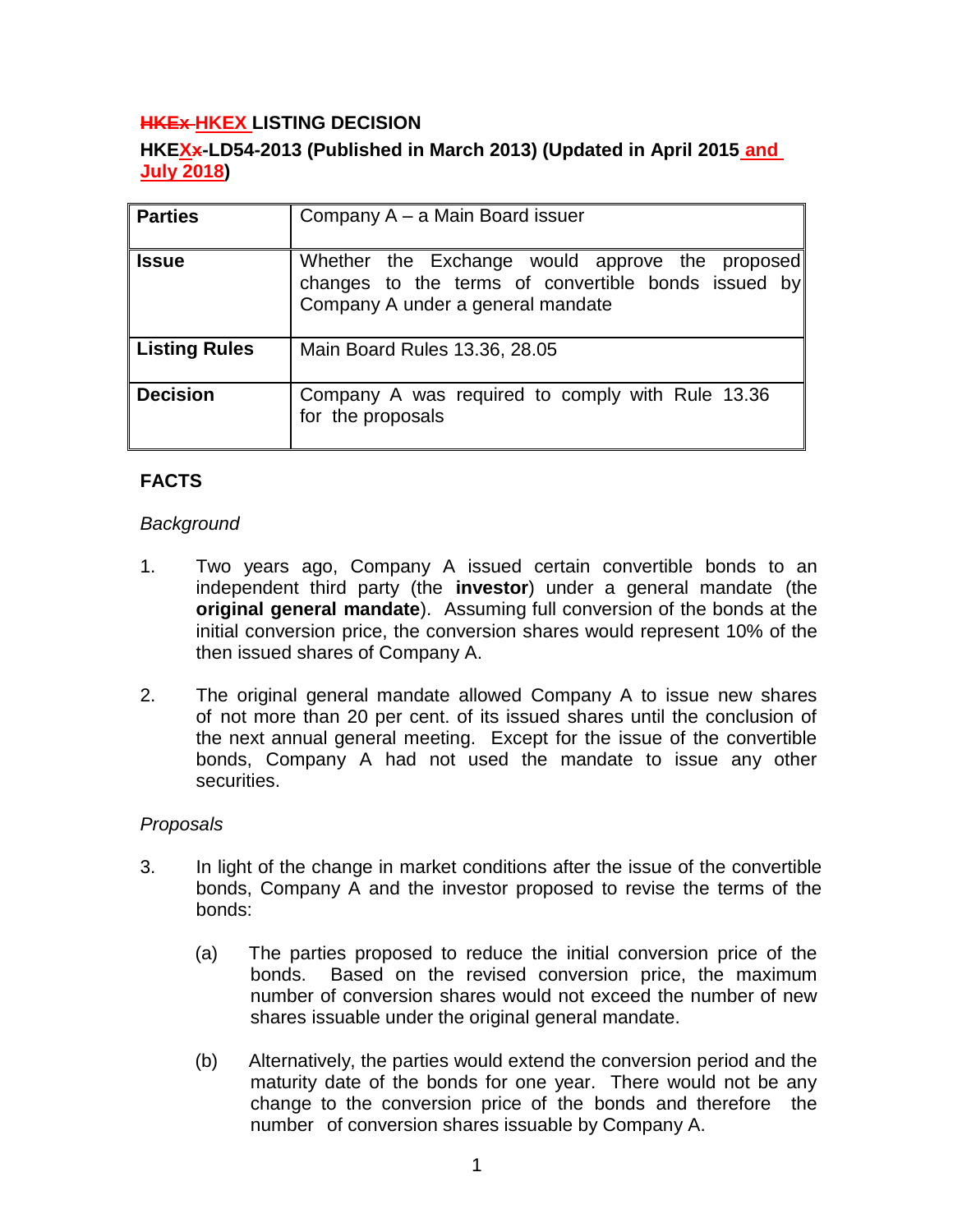4. Company A submitted that the original general mandate would be sufficient to cover the conversion shares issuable under the revised terms of the bonds It sought the Exchange's approval for the proposed changes to the terms of the bond.

### **APPLICABLE LISTING RULES**

- 5. Rule 13.36 states that:
	- (1) (a) Except in the circumstances mentioned in rule 13.36(2), the directors of the issuer … shall obtain the consent of shareholders in general meeting prior to allotting, issuing or granting:
		- (i) shares;
		- (ii) securities convertible into shares; or
		- (iii) options, warrants or similar rights to subscribe for any shares or such convertible securities.
		- *Note: Importance is attached to the principle that a shareholder should be able to protect his proportion of the total equity by having the opportunity to subscribe for any new issue of equity securities. Accordingly, unless shareholders otherwise permit, all issues of equity securities by the issuer must be offered to the existing shareholders (and, where appropriate, to holders of other equity securities of the issuer entitled to be offered them) pro rata to their existing holdings, and only to the extent that the securities offered are not taken up by such persons may they be allotted or issued to other persons or otherwise than pro rata to their existing holdings. This principle may be waived by the shareholders themselves on a general basis, but only within the limits of rules 13.36(2) and (3).*
		- (b) …
	- (2) No such consent as is referred to in rule 13.36(1)(a) shall be required:
		- (a) …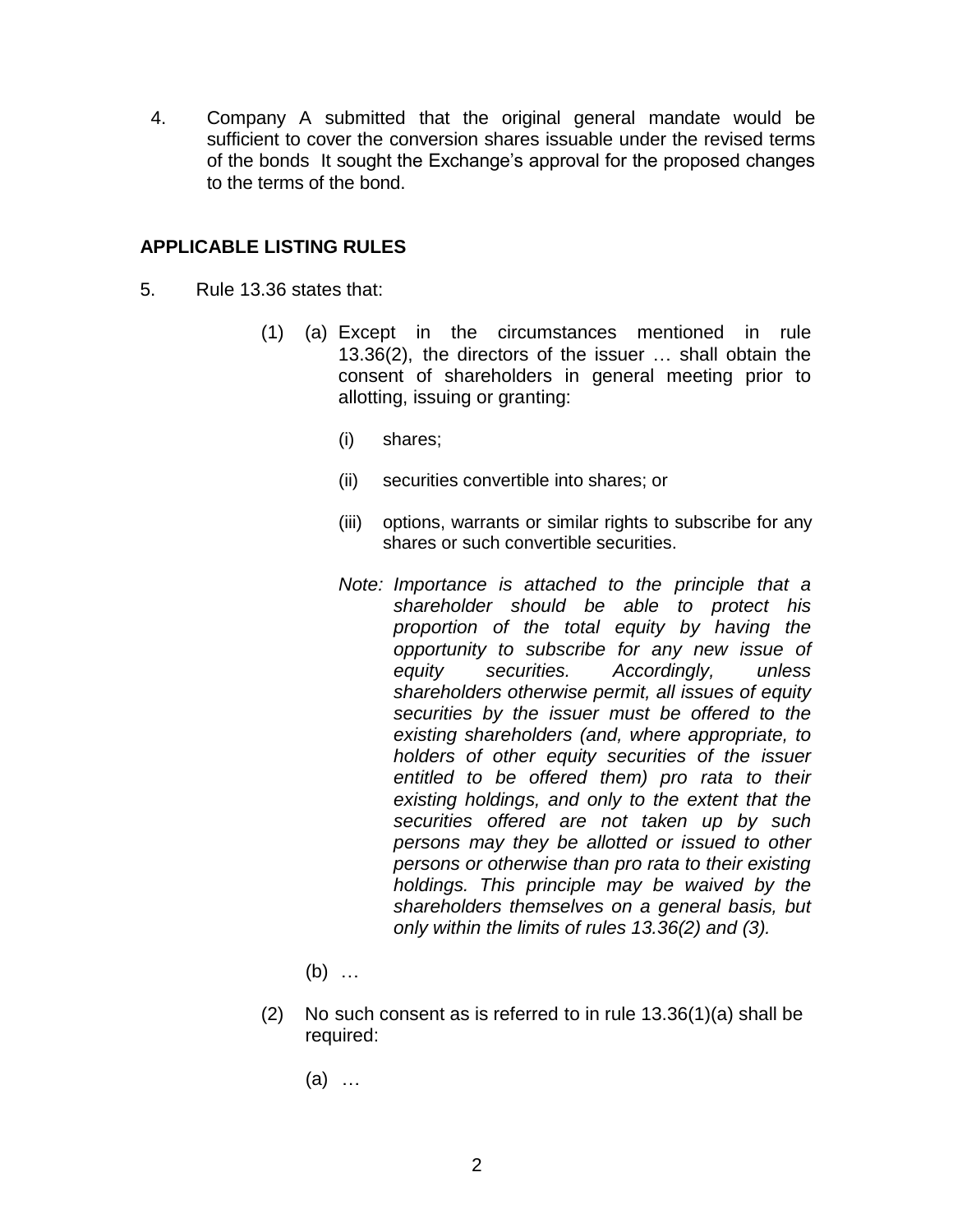(b) if, but only to the extent that, the existing shareholders of the issuer have by ordinary resolution in general meeting given a general mandate to the directors of the issuer, either unconditionally or subject to such terms and conditions as may be specified in the resolution, to allot or issue such securities or to grant any offers, agreements or options which would or might require securities to be issued, allotted or disposed of, whether during the continuance of such mandate or thereafter, subject to a restriction that the aggregate number of securities allotted or agreed to be allotted must not exceed the aggregate of (i) 20% of the number of issued shares of the issuer as at the date of the resolution granting the general mandate (or in the case of a scheme of arrangement involving an introduction in the circumstances set out in rule 7.14(3), 20% of the number of issued shares of an overseas issuer following the implementation of such scheme) and (ii) the number of such securities repurchased by the issuer itself since the granting of the general mandate (up to a maximum number equivalent to 10% of the number of issued shares of the issuer as at the date of the resolution granting the repurchase mandate), provided that the existing shareholders of the issuer have by a separate ordinary resolution in general meeting given a general mandate to the directors of the issuer to add such repurchased securities to the 20% general mandate.

*…*

- …
- 6. Rule 28.05 states that:

Any alterations in the terms of convertible debt securities after issue must be approved by the Exchange, except where the alterations take effect automatically under the existing terms of such convertible debt securities.

## **ANALYSIS**

7. The Exchange considered that each of the proposals described in paragraph 3 would constitute a material change to the terms of the convertible bonds. They should be regarded as new arrangements for Company A to issue convertible securities to the investor. It could not use the original general mandate for the new arrangements.